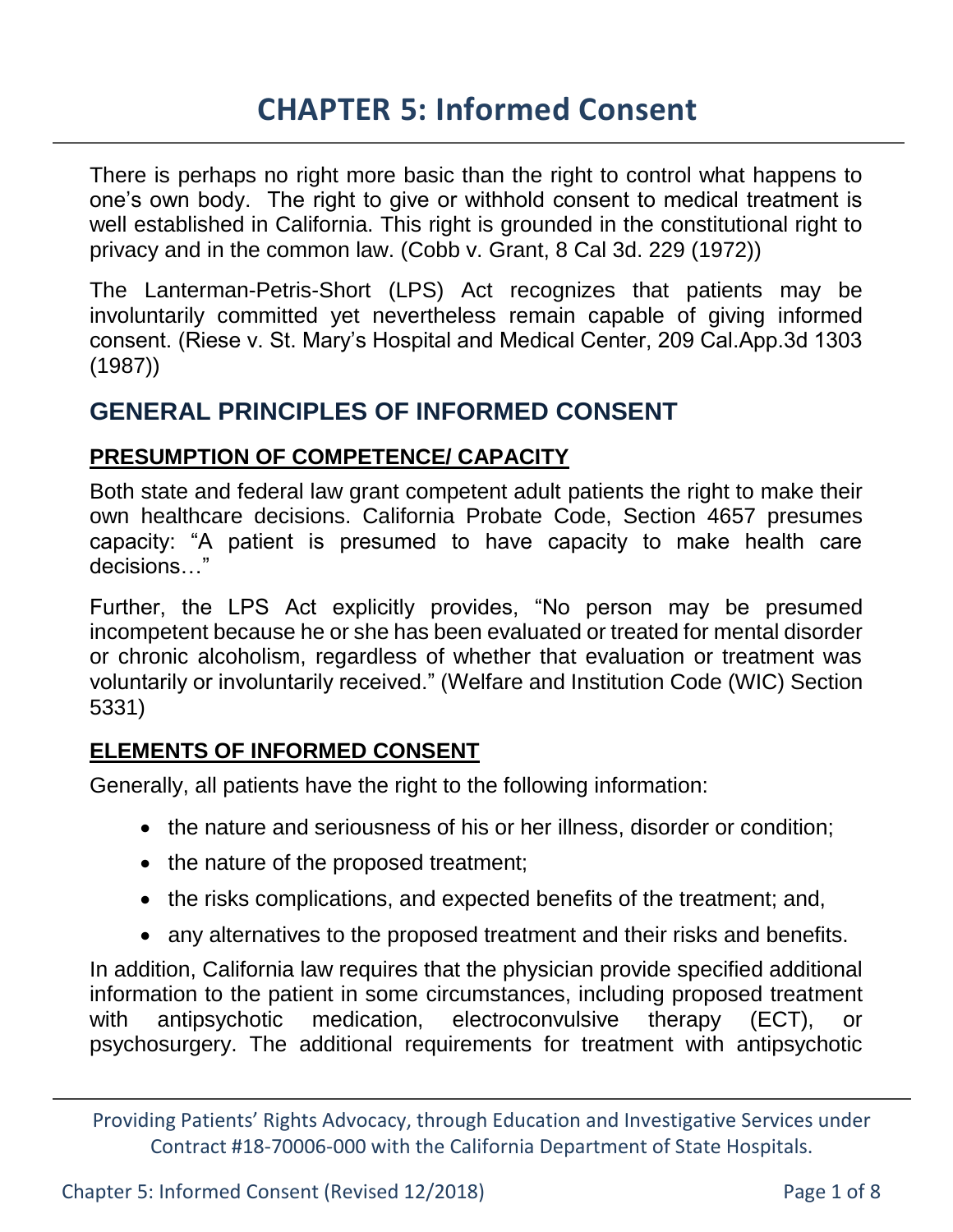medications are discussed below. (Contact COPR for additional information about requirements for ECT or psychosurgery)

## **FREE WILL**

The patients' decision to consent to or refuse treatment must be an informed and voluntary decision. The LPS Act makes this clear; Section 5326.5 of the Welfare and Institutions Code provides as follows:

(a) For purposes of this chapter [the entire LPS Act], "written informed consent" means that a person knowingly and intelligently, without duress or coercion, clearly and explicitly manifests consent to the proposed therapy …

(b) The physician may urge the proposed treatment as the best one, but may not use, in an effort to gain consent, any reward or threat, express or implied, nor any other form of inducement or coercion, including, but not limited to, placing the patient in a more restricted setting, transfer of the patient to another facility, or loss of the patient's hospital privileges… No one shall be denied any benefits for refusing treatment.

The principles of informed consent apply to all forms of treatment, including hospitalization, placement, services and medication. It applies to medical and psychiatric treatment.

## **LPS PROVISIONS AND LIMITATIONS RELATED TO CONSENT TO TREATMENT**

The right to informed consent ensures that mental health patients are given good information and the opportunity to participate in the treatment process.

The purposes of informed consent include:

- educating patients about the risks, benefits and alternatives to medication or other treatments;
- involving patients in an important and significant part of their treatment;
- certifying that the patient was offered an explanation of the treatment or medication and has received a copy of specific drug information;
- providing a legal record of the patient's agreement or disagreement with the proposed treatment or the administration of medication.

Under LPS, the right to informed consent can be limited only under the following circumstances:

Providing Patients' Rights Advocacy, through Education and Investigative Services under Contract #18-70006-000 with the California Department of State Hospitals.

Chapter 5: Informed Consent (Revised 12/2018) Page 2 of 8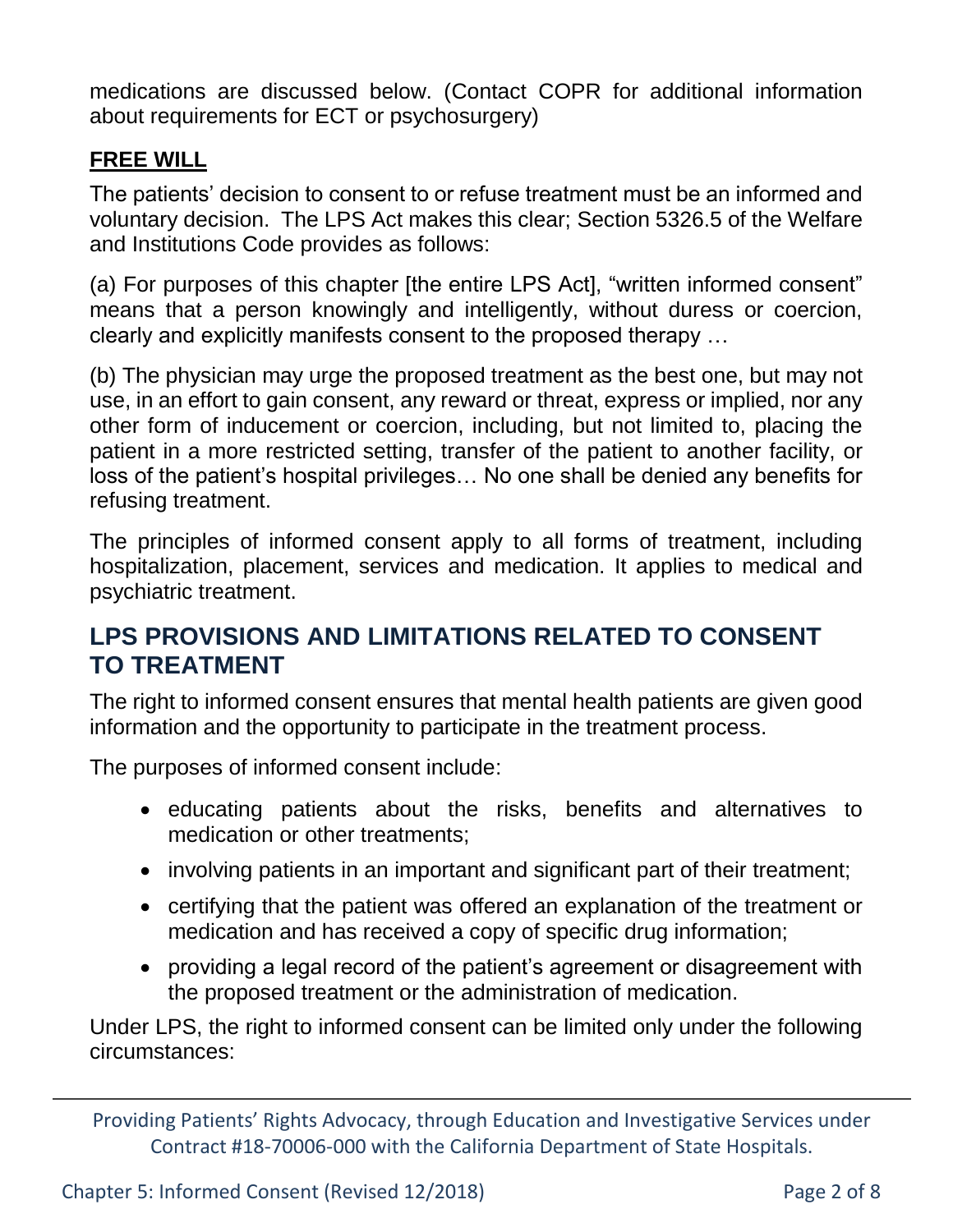#### **Emergency**

There is a statutorily defined emergency where it is immediately necessary to impose treatment over the individuals' objection for the preservation of life or the prevention of serious bodily harm and it is not practical to first gain consent; or

## **Determination of Incapacity**

It has been determined in a hearing (called a Riese or capacity hearing) that a person does not have capacity to consent to the administration of antipsychotic medications; or

## **LPS Conservatee**

The person is on an LPS conservatorship with a specific judicial determination of incapacity to give or refuse consent.

It is important to note that even when an individual does not have the right to consent, they still almost always retain the right to be informed. In other words, a facility may not "hide" someone's medications in their food or mislead an individual regarding a procedure or medication, even if that person has lost the right to consent.

#### **EMERGENCIES**

An emergency situation allows for administration of medication only to the degree, and for the duration, needed to address the emergency situation. An emergency must be addressed in the least restrictive manner. This means administering smaller rather than larger dosage amounts and only shorter acting medications. (Title 9 California Code of Regulations (CCR) Section 853)

Determinations of an emergency should be contemporaneous with the administration of medication. If at any point the behavior justifying the emergency ends or it becomes practicable to gain informed consent, the justification for the emergency administration of medication no longer exists.

## **ANTIPSYCHOTIC MEDICATIONS**

"Antipsychotic medication" is defined as any drug customarily prescribed for the treatment of symptoms of psychoses and other severe mental and emotional disorders. (Welf. & Inst. Code Section 5008(I), Title 9 CCR Section 856)

Providing Patients' Rights Advocacy, through Education and Investigative Services under Contract #18-70006-000 with the California Department of State Hospitals.

Chapter 5: Informed Consent (Revised 12/2018) Page 3 of 8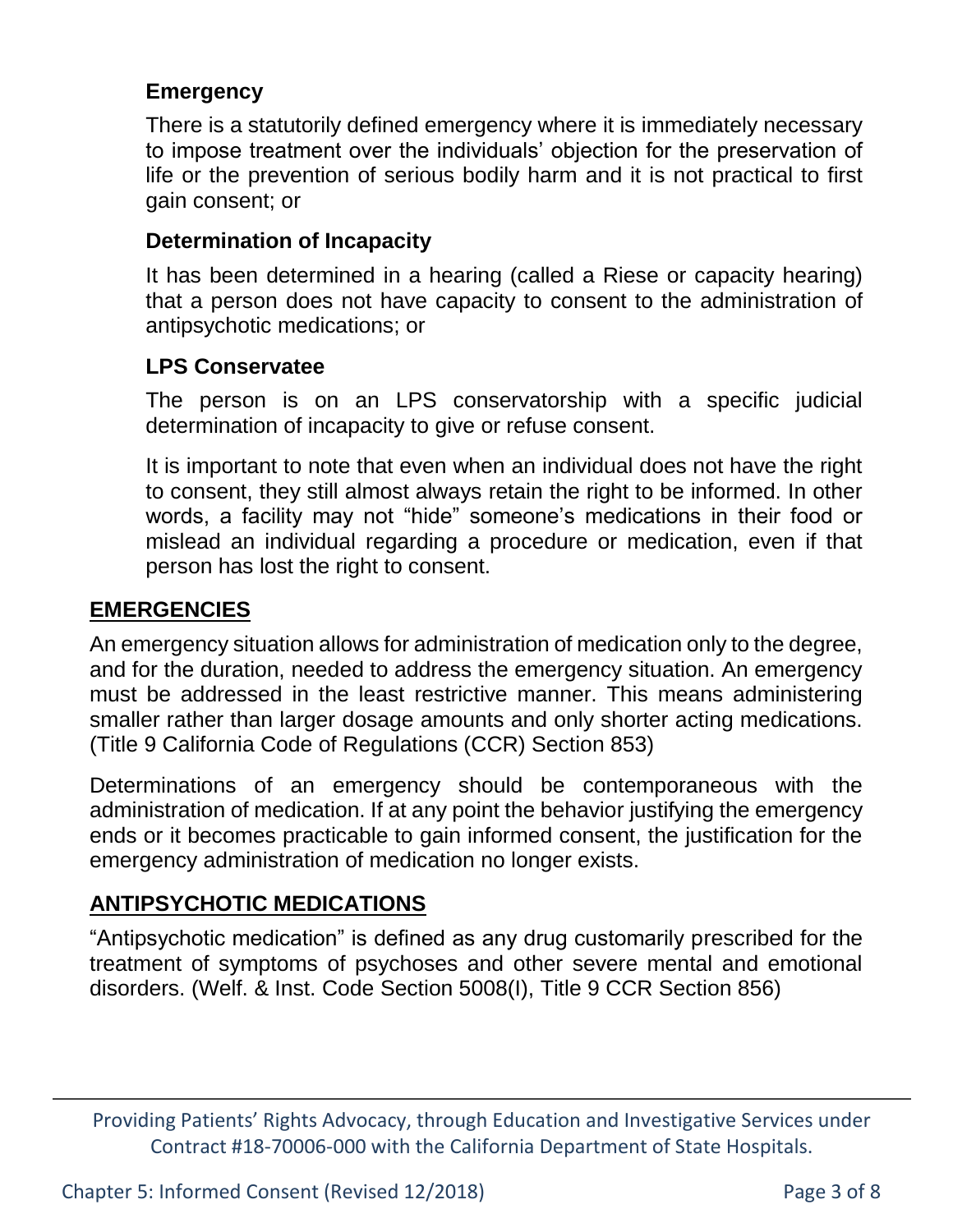Voluntary patients have an explicit right to accept or refuse antipsychotic medication after being fully informed of the risks and benefits except in a statutorily- defined emergency. (Title 9 CCR. Section 850-856)

Involuntary patients may be treated with antipsychotic medication only after being fully informed and being advised that they have the right to refuse such medication. (WIC Section 5152(c), 5332 (a))

If an involuntary patient orally refuses or gives other indication of refusal of treatment with medication in a non-emergency situation, medication should only be administered after the treatment staff that determines the treatment alternatives to involuntary medication are unlikely to meet the needs of the patient and there has been a legal finding of incapacity. (WIC Section 5332(b), Riese v. St. Mary's Hosp. & Med. Ctr. (1987) 209 Cal.App. 3d 1303, 271 Cal.Rptr. 199))

Note that this hearing only covers situations where antipsychotic medications are proposed to be administered to an involuntarily held patient. They do not give the facility the authority to administer other medications or perform medical tests without the person's consent unless there has been a court authorization for medical treatment pursuant to Probate Code sections 3200 et. seq. for that purpose (see below section regarding Physical Health Care).

## **THE RIGHT TO KNOW**

Informed consent means that the patient, after being provided adequate information about their condition and proposed treatment, knowingly and intelligently, without duress or coercion, clearly and explicitly gives their consent to the proposed treatment (Cobbs v. Grant (1972) 8 Cal. 3d 229, 502 P.2d 1, 104 Cal. Rptr. 505)

Before a patient decides to consent or not consent to treatment, the physician must explain the following:

- The patient's right to refuse treatment with antipsychotic medications;
- The patient's right to be medicated over their objection only if there is a legally defined emergency or a legal determination of incapacity;
- A description of the nature and seriousness of the mental condition, disorder, or behavior;
- An explanation of the reasons for the treatment;

Providing Patients' Rights Advocacy, through Education and Investigative Services under Contract #18-70006-000 with the California Department of State Hospitals.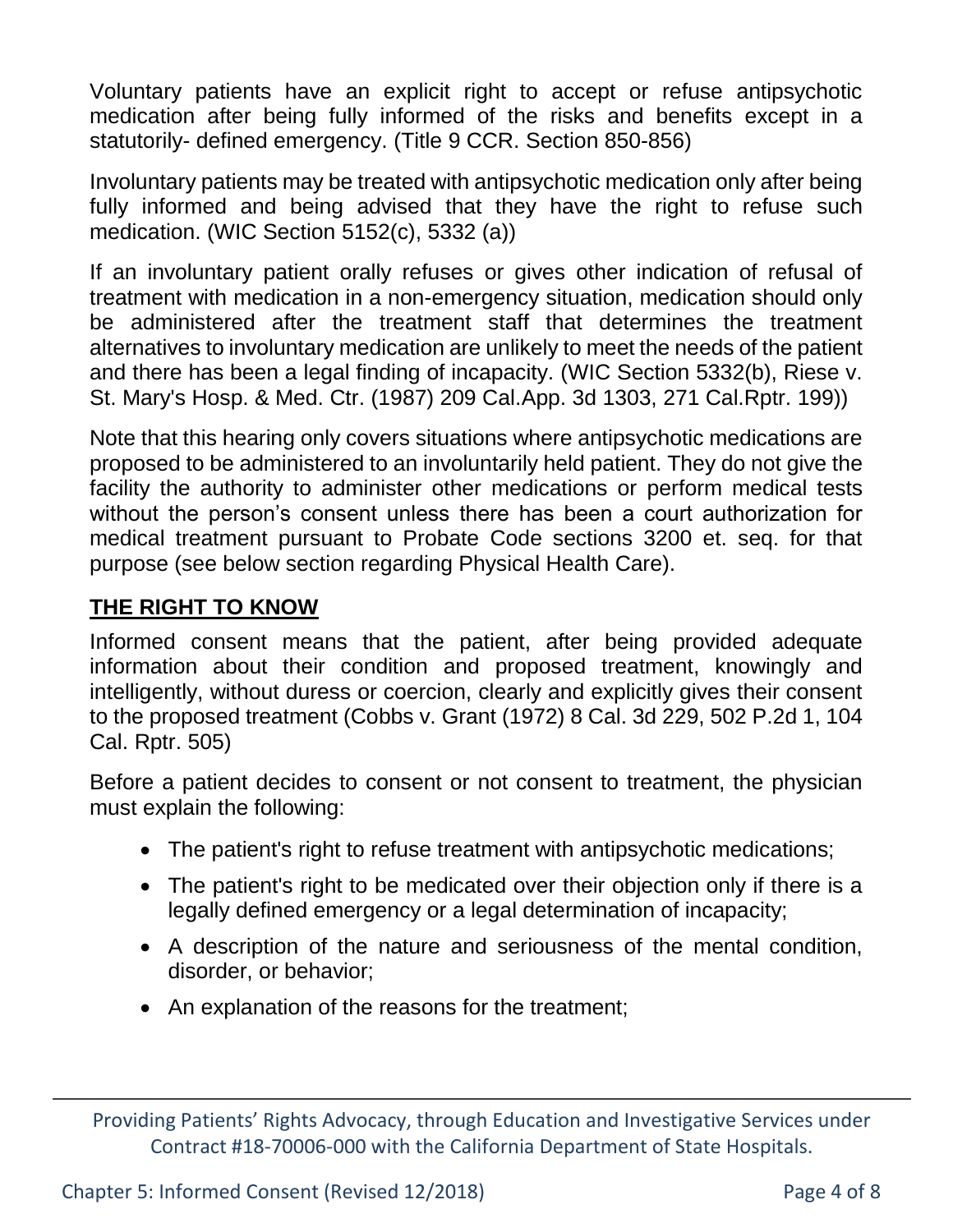- The name and type, frequency, amount, and method of dispensing the treatment, and the probable length of time that the treatment will be taken;
- A description of the likelihood of improvement and the probable degree and duration (temporary and permanent) of improvement or remission expected with (and without) the medication;
- An explanation of the nature, degree, duration, and probability of the side effects and interactions (with other treatment), the risks and how and to what extent they may be controlled, if at all;
- An explanation of the reasonable alternative treatments available (including other medications and non-medication oriented treatment) and why the doctor is recommending this particular treatment. (WIC Section 5152(c), 5213(b), 5332; Title 9 CCR Section 851)

#### **GIVING CONSENT**

After providing the patient the above information, the doctor should ask the patient whether they agree or disagree to take the medication. The facility must keep a written record of the patient's decision, i.e., a consent form signed by the patient (or if the patient refuses to sign, the appropriate documentation). The patient may withdraw consent at any time by stating their intention to any member of the treatment staff (Title 9 CCR Section 852, 854).

#### **WITHHOLDING CONSENT**

After giving informed consent, the patient still has a right to refuse the medication and/or revoke the consent previously given.

#### **VOLUNTARY PATIENTS**

If the patient is on voluntary status, they must be allowed to refuse the medication unless there is an emergency. The refusal to consent is not in itself grounds for initiating an involuntary commitment. (Title 9 CCR Section 851, 853, 855)

#### **INVOLUNTARY PATIENTS**

If the patient is on a 72 hour hold or 14 day hold, they must be allowed to refuse absent an emergency or hearing decision (WIC Section 5332(b)).

## **CAPACITY HEARINGS: RIESE**

If the treating physician believes that a patient who is refusing medications does not have the capacity to make such a decision, the physician may petition the

Providing Patients' Rights Advocacy, through Education and Investigative Services under Contract #18-70006-000 with the California Department of State Hospitals.

Chapter 5: Informed Consent (Revised 12/2018) Page 5 of 8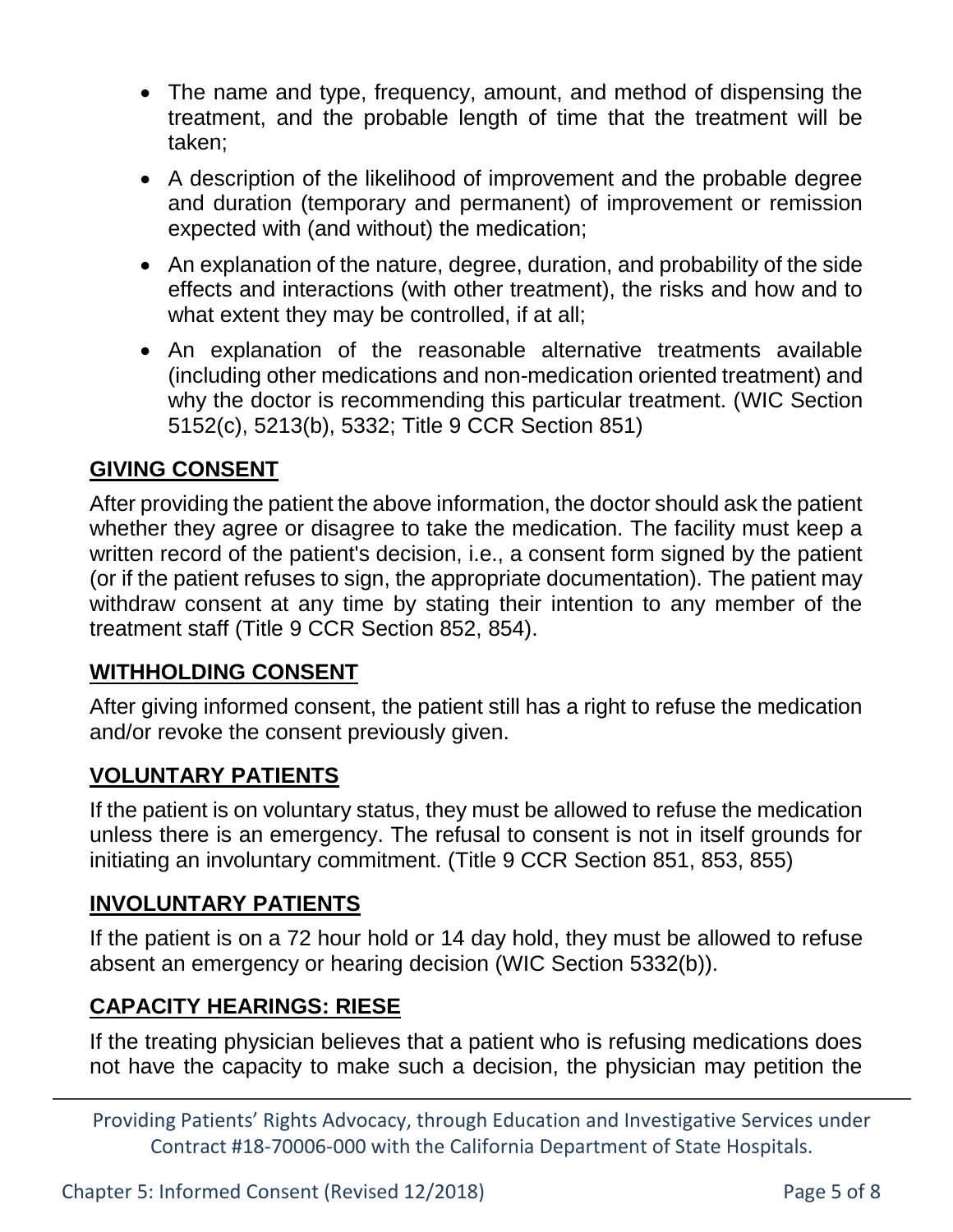Superior Court to request a hearing to determine whether the patient has the capacity to consent to or refuse the medication. Within two days (not including weekends) from the time the doctor requests the capacity hearing, the patient will be contacted by an attorney from the Public Defenders' Office or, in some counties, the Title 9 Patients' Rights Advocate to prepare for the hearing. The patient shall then be scheduled for a hearing to occur before a hearing officer or judge from the Superior Court who will decide the issue of capacity to give or withhold consent to medical treatment. (WIC Section 5333).

Unless there is an emergency as defined by Section 5008(m) of the California Welfare & Institutions Code, the patient cannot be medicated without giving consent until the hearing takes place. Then, if the court decides that the patient is not capable of giving informed consent, the doctor will be given authority to medicate the patient despite the patient's objections.

# **PHYSICAL HEALTH CARE**

## **LEGAL BASIS OF RIGHT**

Probate Code Section 3200, et seq. provides a procedure for petitioning a court to determine whether a patient lacks the capacity to make a health care decision and, if determined to lack capacity, to designate a person to make a health care decision on behalf of the patient. (Probate Code Section 3201)

For purposes of this law, a "health care decision" means a decision regarding the patient's healthcare, including selection and discharge of healthcare providers (emphasis added) and institutions; approval or disapproval of diagnostic tests (emphasis added), surgical procedures, and programs of medication; directions to provide, withhold, or withdraw artificial nutrition and hydration and all other forms of healthcare, including cardiopulmonary resuscitation (Probate Code Section 3200(b)).

## **COURT AUTHORIZED MEDICAL TREATMENT**

Pursuant to this law, a Court can determine that a patient is not competent to consent to certain medical procedures or treatments and therefore make an order authorizing the recommended healthcare for the patients and to order a substitute decision maker to make healthcare decisions on behalf of the patient (Probate Code Section 3208(a)).

Providing Patients' Rights Advocacy, through Education and Investigative Services under Contract #18-70006-000 with the California Department of State Hospitals.

Chapter 5: Informed Consent (Revised 12/2018) Page 6 of 8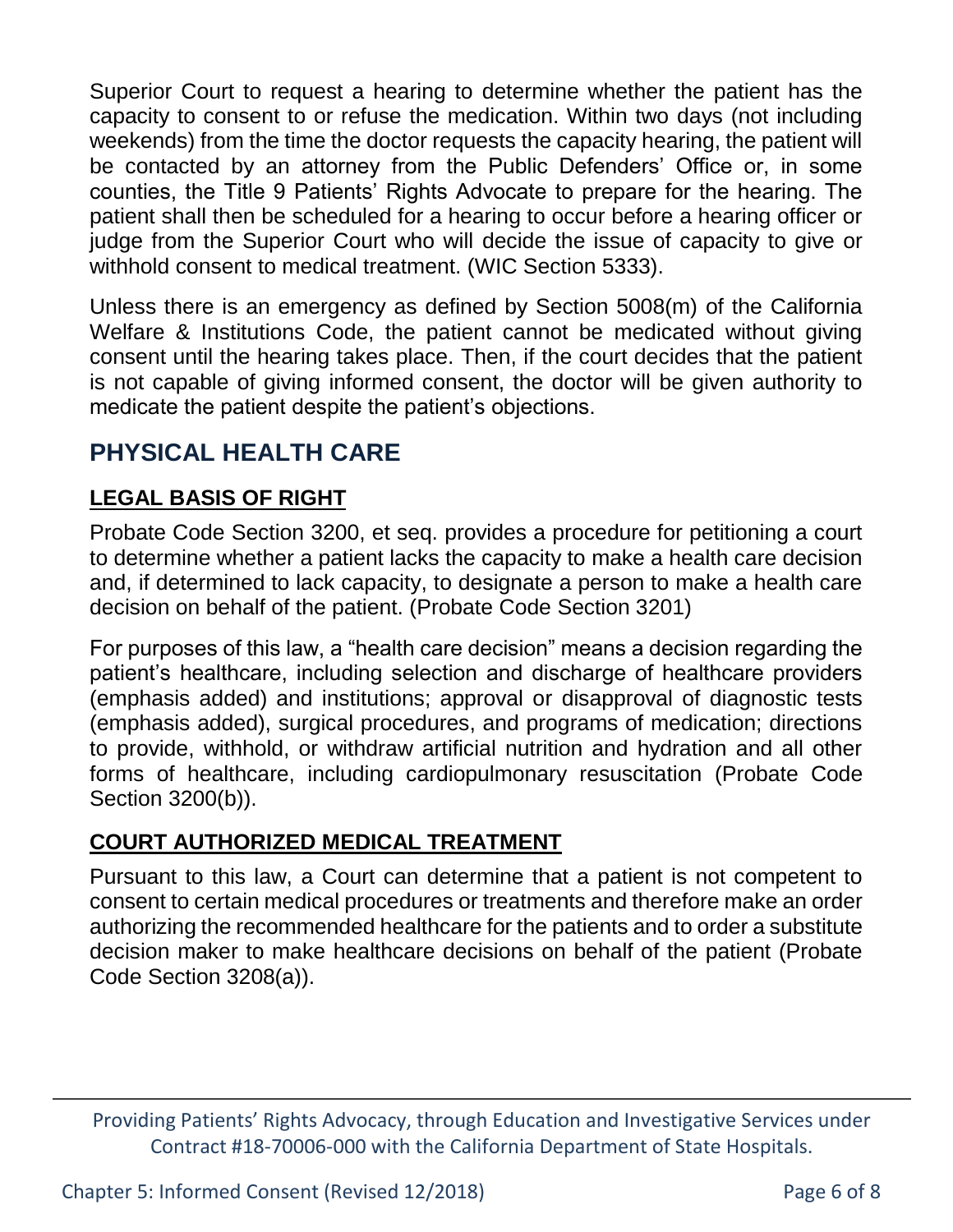Note that this procedure is required for non-routine physical healthcare decisions involving an individual on an LPS conservatorship whose conservator has been given the right to make decisions regarding medical or psychiatric care.

If a court finds that a patient has capacity but that they refuse to give consent to the recommended health care, the court shall neither authorize the recommended health care nor appoint a substitute decision maker (Probate Code Section 3208.5).

# **OTHER CONSIDERATIONS**

## **SPIRITUAL HEALING**

Probate Code section 3212 specifies "nothing in this part shall be construed to supersede or impair the right to any individual to choose treatment by spiritual means in lieu of medical treatment, nor shall any individual choosing treatment by spiritual means, in accordance with the tenets and practices of that individual's established religious tradition, be required to submit to medical testing of any kind pursuant to a determination of capacity."

Likewise, Welfare and Institutions Code (WIC) Sections 5006 and 7104 clarify the circumstances under which prayer or faith healing must be permitted for persons detained for mental health treatment.

## **ADVANCE DIRECTIVES**

An Advance Health Care Directive is a legally binding document under state and federal law, which dictates the health care treatment that may be given to an individual who lacks capacity to make health care decisions (Probate Code Section 4600 et seq.; 42 Code of Federal Regulations Section 431.20, 489.100, 489.102, and 489.104.

An Advance Health Care Directive may contain a Power of Attorney for Health Care designating an agent to make healthcare decisions and/or Individual Health Care Instructions. An agent has priority over any other person in making health care decisions for the patients (Probate Code Section 4670, 4671, 4685).

A patient having capacity may revoke the designation of an agent by a signed writing or by personally informing the health care provider, and may revoke any and all other parts of an Advance Health Care Directive in any manner that communicates an intent to revoke (Probate Code Section 4695).

Providing Patients' Rights Advocacy, through Education and Investigative Services under Contract #18-70006-000 with the California Department of State Hospitals.